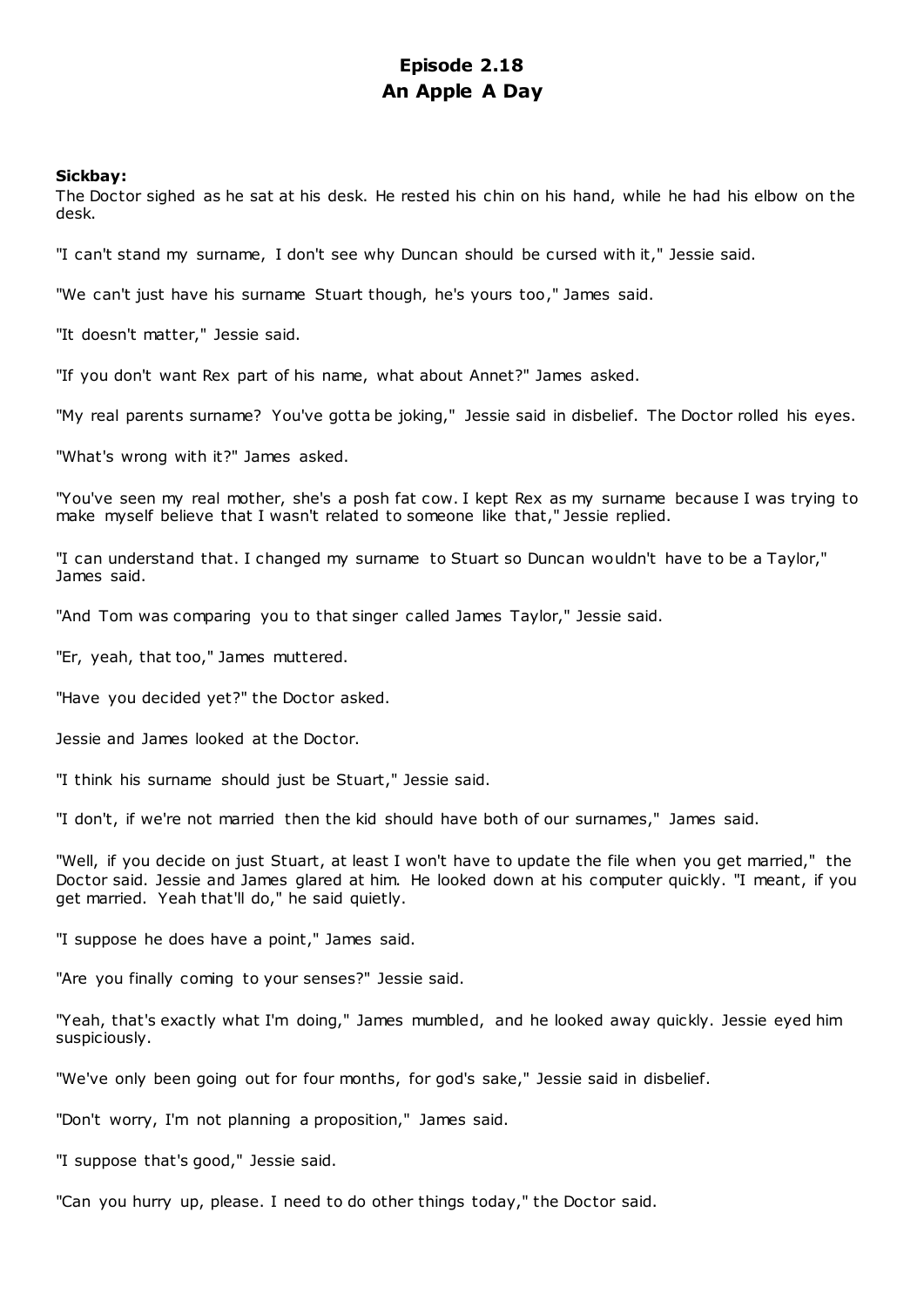"Rex-Stuart sounds silly, I say go with Stuart," Jessie said.

"I agree with her, Ensign," the Doctor said.

"Oh all right," James muttered.

The Doctor smiled in relief. He typed something on his computer. "There, Duncan's name has been officially changed to Duncan Stuart," he said.

"What about a middle name?" Jessie asked.

The Doctor groaned. "I've got things to do, if you want him to have a middle name, you can decide on what it can be and then come back to me tomorrow." He walked out of his office.

"A middle name is a good idea, Jess," James said.

"Right, I've got one. How does this sound, Duncan James Stuart," Jessie said.

"That's my name," James said.

"So? Parents sometimes name their kids after them," Jessie said.

"All right, but I bet Tom is going to get a kick out of it," James said.

"Do you mean that literally?" Jessie asked.

"Well even if he bugs us about it, no. I'd rather punch him than kick him," James replied.

Duncan walked in the office holding a tricorder. "Why?" he said.

"I suppose we can call him James Junior," Jessie said as she picked Duncan up.

"Why?" Duncan asked.

"No way," James said.

"Oh, why not?" Jessie asked.

"Then I'd be called James Senior, that makes me feel old," James replied.

"Ok then, suit yourself," Jessie said.

# **The Ready Room, two hours later:**

Tom walked in through the main door.

"What is it now, Tom?" Kathryn asked.

"I told you that those two are using Duncan as revenge material," Tom replied.

Kathryn rolled her eyes. "Of course it's not over."

"I'm sure they have trained that kid since they took him. I found him in one of my holodeck programs. I'm pretty sure Pokémon weren't part of that program," Tom said.

Kathryn laughed slightly. "Oh I see now. I doubt that Duncan was able to tamper with your program on his own."

"Kiara managed to do it with Jessie and James' help, I don't see why Duncan can't," Tom said.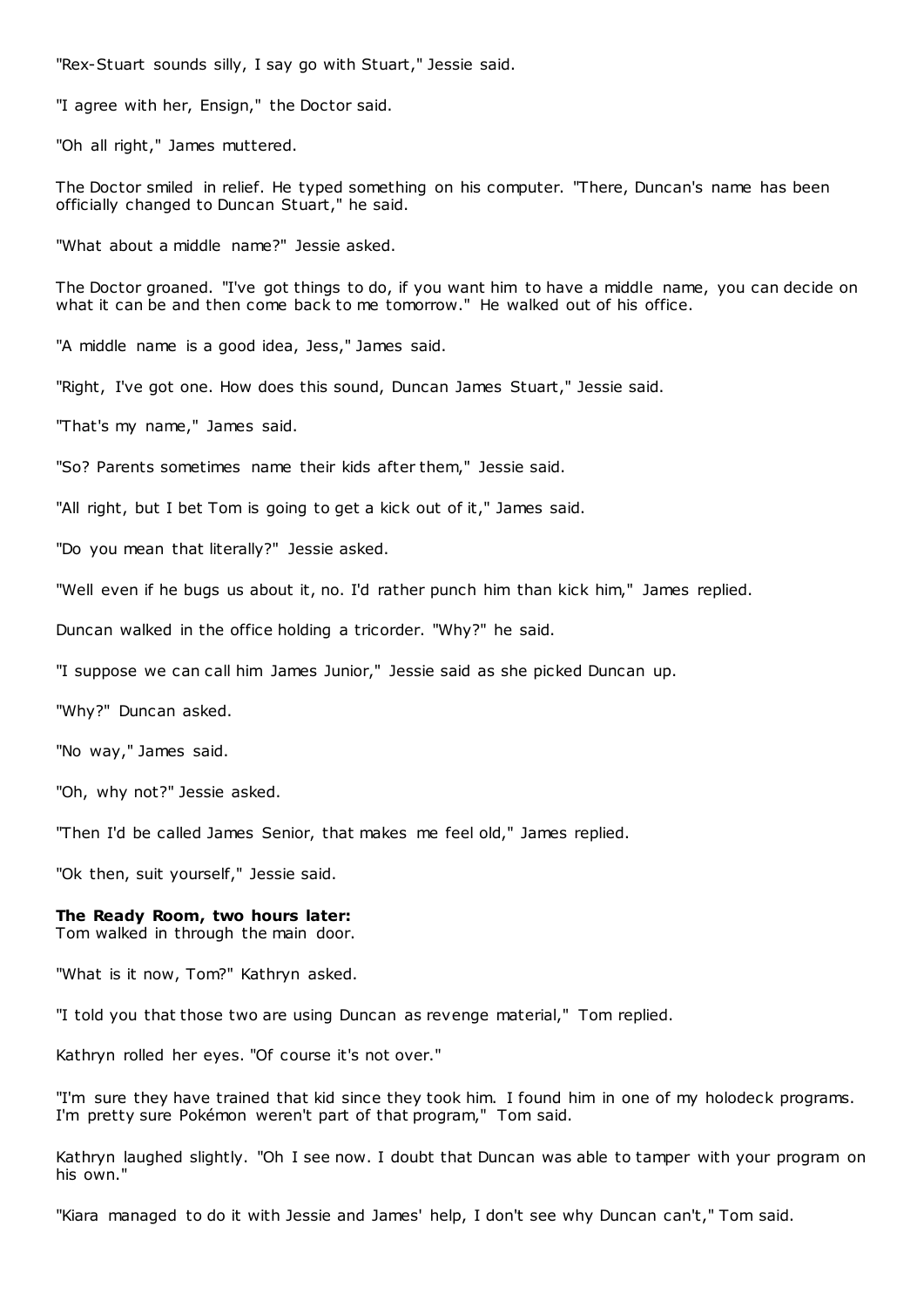"Kiara was a lot older than Duncan is now. Anyway I'll deal with it," Kathryn said.

Tom sighed and he walked out of the room.

The door chimed again.

"Come in," Kathryn called.

Kiara walked in, and she came up to the desk. "You called," she said.

"Yes. I heard that you tried to sabotage your mother band's performance last night. I want to know why," Kathryn said.

Kiara thought, "crap, I'm in trouble. Hey, I've got an idea."

"Well, er, I'm sure they were planning the same thing for my band," Kiara said. She clicked her fingers behind her back. Kathryn started lecturing her and so didn't notice.

## **Meanwhile in the Mess Hall:**

"I need some coffee," James said suddenly.

"But you don't like coffee," Jessie said.

"I need some coffee," James said again. He stood up and he headed towards the door, as Lena came up to the table from the other direction.

"Ok, he's really starting to scare me," Jessie muttered.

"What's up?" Lena asked.

"James has turned into Janeway," Jessie replied.

"The universe must be saved. Excuse me," Lena said, and she followed James out of the room. "Hey, where are you going?"

"I need some coffee," James replied.

"But you don't like coffee, and why don't you get some from the Mess Hall," Lena said.

"There is none. I know Janeway has some," James said.

"Now that's suicide. How did this urge for coffee come up?" Lena asked.

"It just happened like a click of a finger," James replied.

"Click of a finger," Lena muttered. She thought for a few seconds. "Kiara!" she snapped. She rushed over to a nearby wall console. She worked on it, and she beamed away.

## **The Ready Room:**

The door chimed. Kathryn caught her breath before calling the person in. It was Lena.

"What do you think you're doing?" she asked Kiara.

"What now?" Kiara muttered.

"James is on his way here because he wants coffee. Sound familiar?" Lena asked. Kiara looked nervous.

"He's not getting my coffee," Kathryn muttered.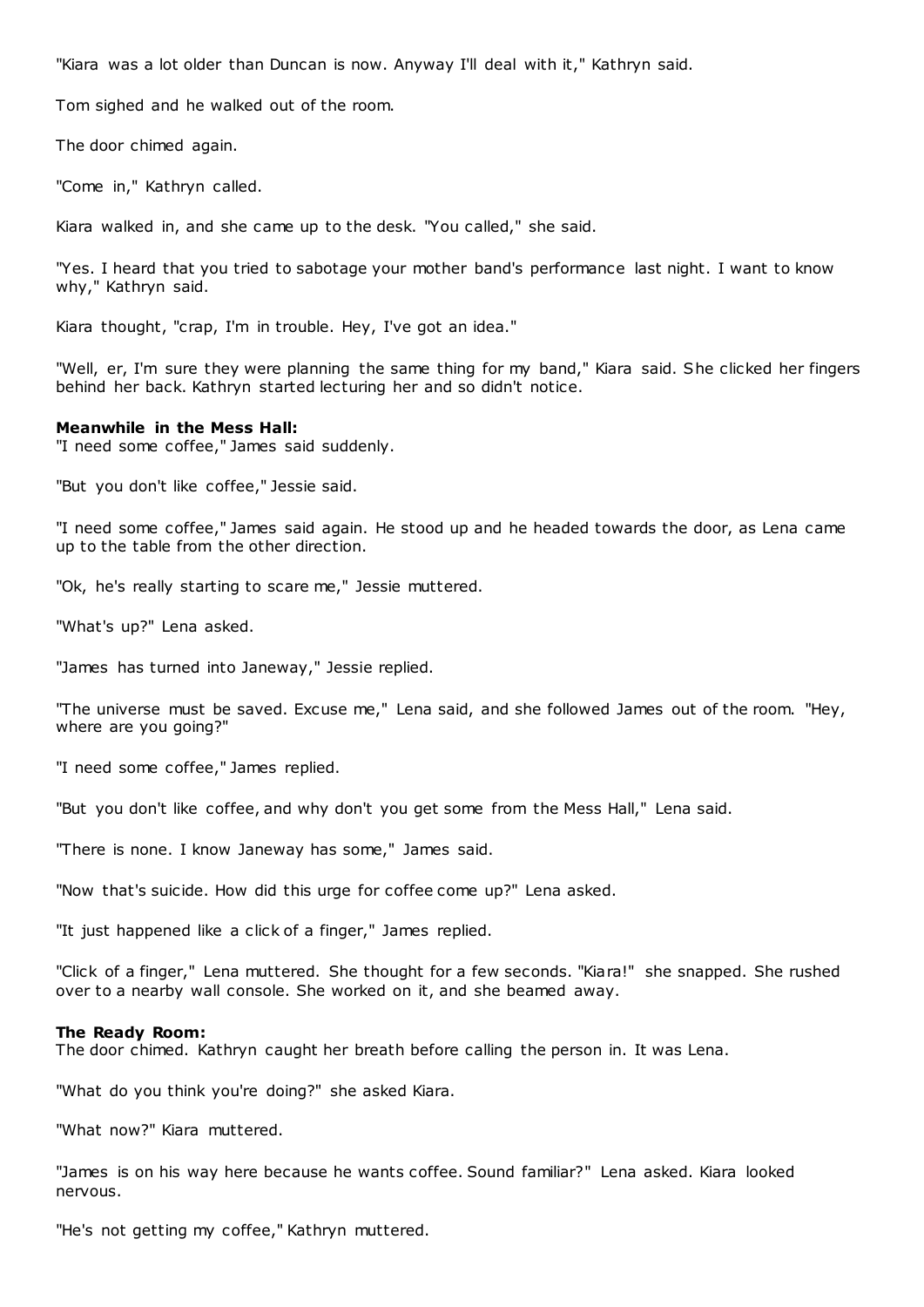"He doesn't like the stuff. Kiara must've used her powers to lure him here so he'd get into trouble for stealing your coffee," Lena said.

"Kiara, is this true?" Kathryn asked.

"Well, yeah," Kiara muttered.

The door chimed.

The women ignored it. "I want to know why," Kathryn said.

"I thought you'd be too busy yelling at him to yell at me too," Kiara said.

"That's it, you're grounded young lady," Kathryn said.

"Mum, let me do it," Lena said.

"Fine," Kathryn muttered.

"Get to your bloody quarters now, and don't come out for five days!" Lena yelled. Even Kathryn cringed.

"Ok," Kiara stuttered.

"Oh, and on your way out, put him back to normal," Lena said.

"Why, it's probably an improvement," Kiara muttered as she walked past Lena.

"He'll be just like my mum though," Lena whispered. Kiara shuddered.

"Ok, I'll do it," she said.

## **The Mess Hall:**

Kathryn walked through the main doors. She immediately crashed into a group of people. Everyone in the room was crowding around something. Kathryn groaned.

She thought. "Not another fight... ooh coffee."

She drank some of her coffee as she tried to get through the crowd. Most people smelled the air, and ran off.

Kathryn then saw what all the commotion was about.

"Annika would make a better mother than you, you stupid b\*\*ch!" Kiara yelled.

"Yeah I can see the bloody resemblence!" Lena shouted bac k.

Kathryn stormed over to the two girls. She put her hands on her hips, after putting her coffee on a table first.

"Lena, how could you insult your own daughter like that!" Kathryn yelled.

"It's easy. I opened my mouth and words came out," Lena replied.

"She's just a heartless cow," Kiara muttered.

"Why, thanks," Lena said.

"That's enough," Kathryn said harshly.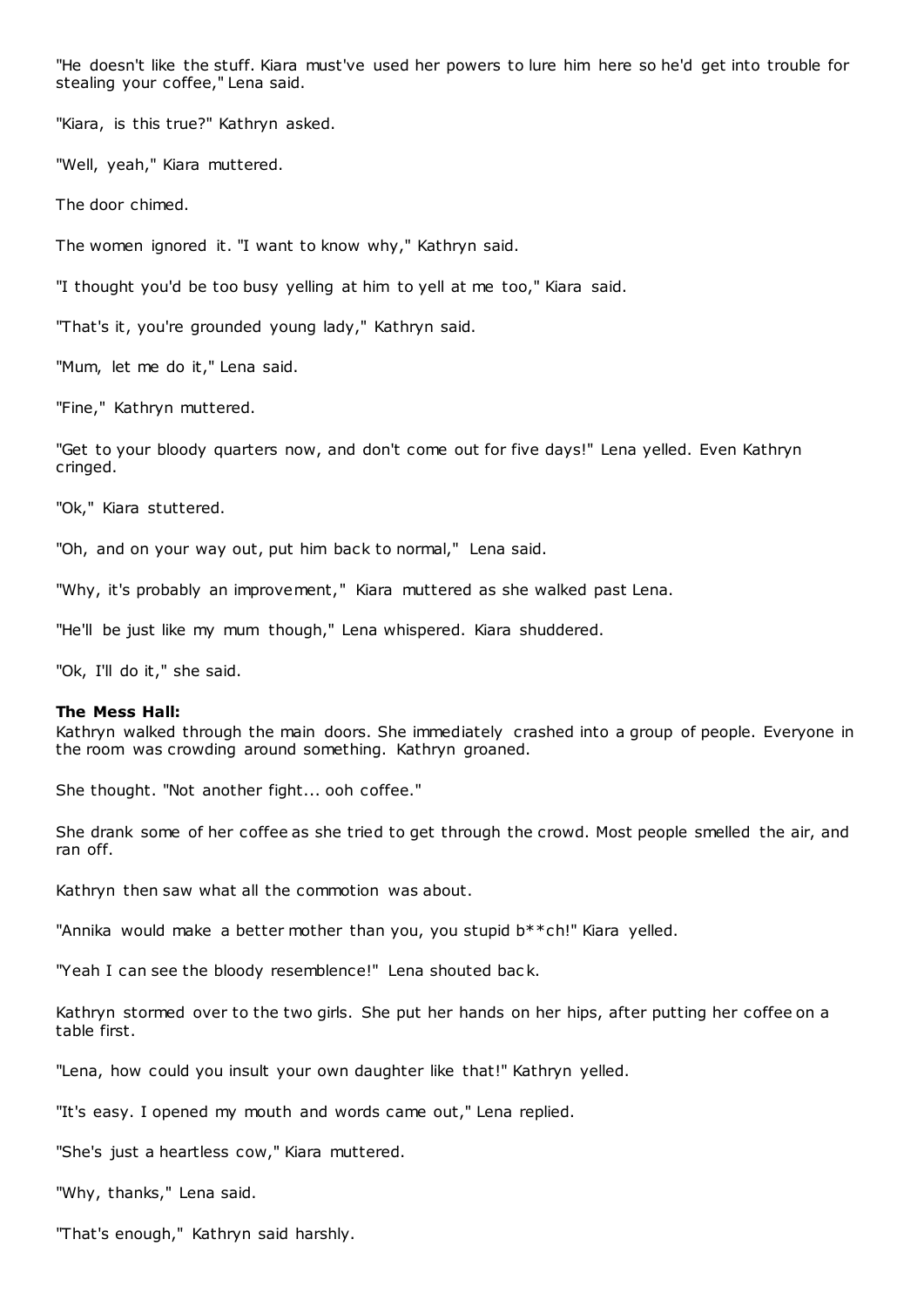"But I was just getting started," Lena moaned.

"I said, that is enough!" Kathryn yelled.

Lena shrugged her shoulders and walked out in a huff.

"I'm getting really sick of all this fighting. Why were you two arguing?" Kathryn asked.

"It's really very simple, it's er, look behind you!" Kiara yelled. Kathryn looked behind her. She turned back around to find that Kiara had gone.

"That's the third time this week she's pulled that trick on me," Kathryn said.

### **Chakotay's Quarters:**

Chakotay sighed, he rested his head on the hand that was leaning on his desk.

"Commander, are you listening to me?" Neelix asked.

Chakotay looked up at Neelix.

"Why wouldn't I be?" Chakotay said questioningly.

"What did I say then?" Neelix asked.

"Er... something about mistletoes," Chakotay replied.

"That was ten minutes ago!" Neelix exclaimed.

"Oh, sorry, you must have been boring me," Chakotay said.

Neelix sighed. "I was talking about tomorrow's Christmas party," he said.

"Didn't we have a disaster of a one last week?" Chakotay asked.

"We won't, this time it's going to go well," Neelix replied.

"How's that? The same people who caused the problems last time will probably come to this one," Chakotay asked.

"Don't worry Commander, this one will go well," Neelix replied.

"Well as long as Lena doesn't perform on the stage like she did in the last party," Chakotay said.

### **Sickbay:**

"Not again, I just changed your look a month ago," the Doctor said, and he stood up from his desk.

"Oh come on, Doc, it's my decision not yours," Lena said.

"Yes but, why do you want to change it again?" the Doctor asked.

"Because it looks cool," Lena replied.

"Well at least it's more sensible than your last hairstyle," the Doctor said.

"Sensible? Yeah right. What I'm planning on doing, is putting temporary dye and stuff in my hair. When it fades away I'll dye it a different colour," Lena said.

"Ohno, what kind of dye?" the Doctor asked.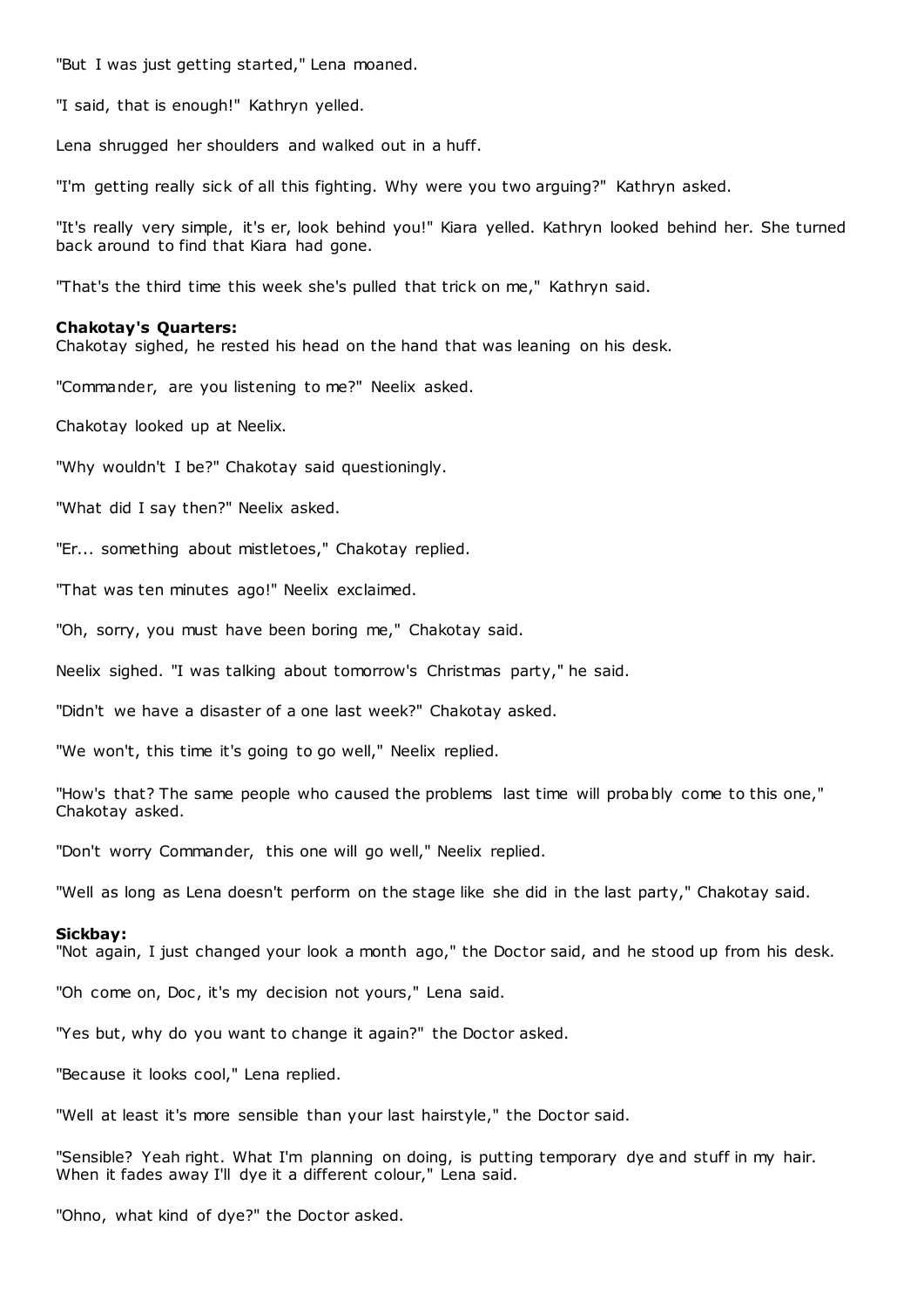"For this single our band are doing, my hair has to be green," Lena replied.

"Green? That's not even natural!" the Doctor groaned.

"Did I mention bright green?" Lena asked.

"Oh dear god, your mother is going to kill me for doing it," the Doctor replied.

"No she won't, I'll be dying my hair. You just have to do that thing I told you," Lena said.

"Fine. But I want a favour off you," the Doctor said.

"Ok, name it," Lena said.

"That's quite an appropriate response there, Lena. I've decided on a first name, but I don't know what to have for my surname," the Doctor said.

"What is your first name?" Lena asked.

"Ryan," the Doctor replied.

Lena looked around with a confused look on her face. "That's it?" The Doctor nodded, making her snicker.

The Doctor muttered to himself, "what's so funny? Ryan's a proper name, unlike Lena."

"I heard that. Lena is a proper name," Lena grumbled.

"Just help me," the Doctor said.

Lena smiled evilly, he didn't notice. "What about Jones?"

"Doctor Ryan Jones, that's perfect," the Doctor said.

"Glad I could help," Lena said, and she smiled evilly again.

### **The Mess Hall, the following night:**

Neelix and a few others were putting red, blue and gold tinsel all around the walls. Others were putting flashy coloured Christmas lights around the windows, and replicators. Two people were putting up mistletoe on the ceiling, and above one of the doors. Three people were setting up a tree in the corner of the room.

Lilly and Triah were watching the people putting up the lights as they sat at their table.

"Are you thinking what I'm thinking?" Triah asked.

"I'm thinking of stealing those lights to put in my ship," Lilly replied.

"But your species doesn't celebrate Christmas," Triah said.

"Yeah, I know, but I've spent a couple of years with Humans, and I can't give up Christmas," Lilly said.

"I suppose, but that wasn't what I was thinking," Triah said.

"What were you thinking then?" Lilly asked.

"I was thinking that we could put some flashy lights on the outside of the ship. Some alien ships might get scared and back away, so at least we'll have a peaceful Christmas. Also the ship will look nice," Triah replied.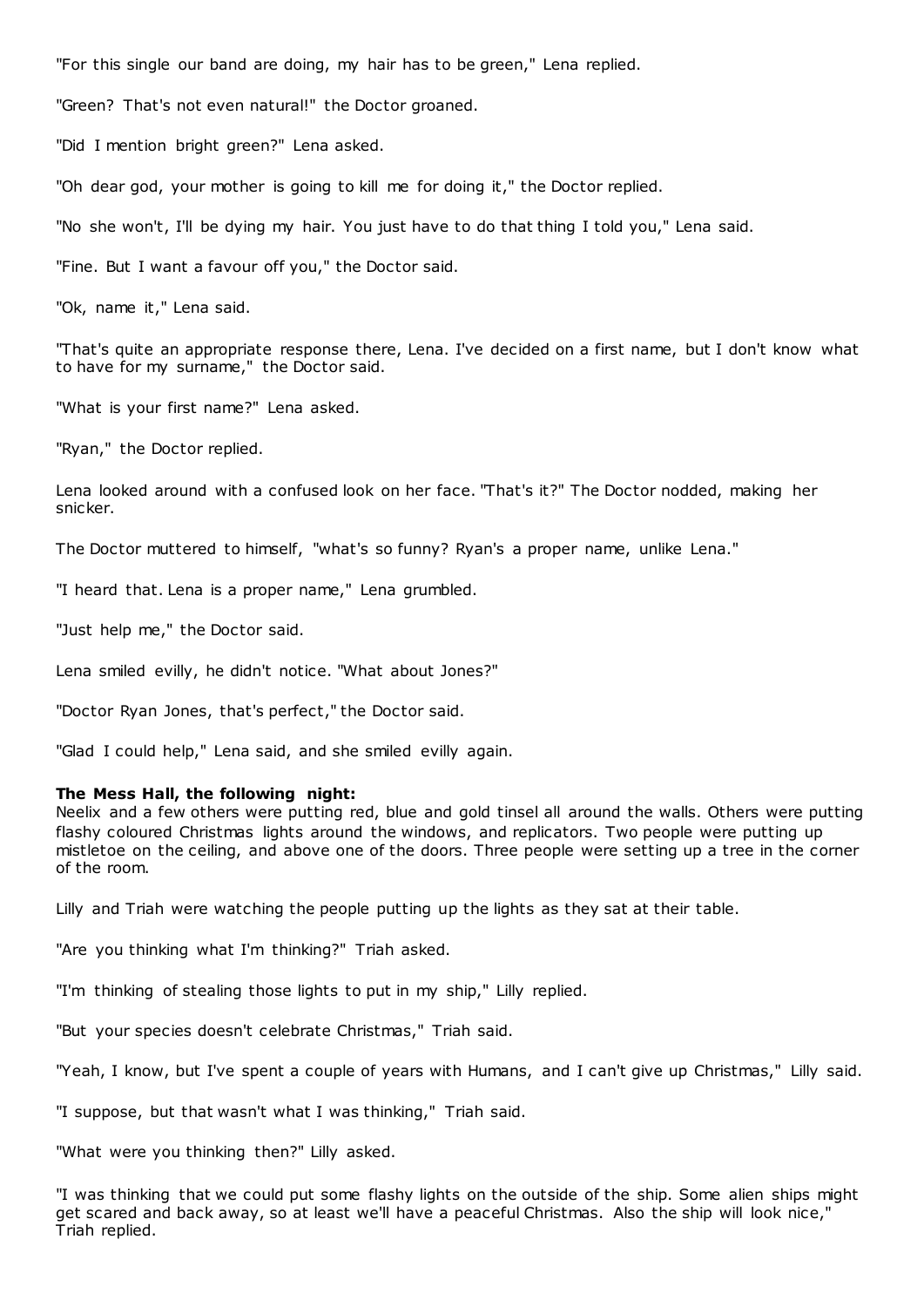"But some aliens might be attracted to the lights," Lilly said.

"They won't attack us though, they'll probably just follow us," Triah said.

"Erm, I suppose. It's a good idea, but whoever does it will get murdered off Janeway," Lilly said.

"Why do you care, you're a Captain yourself. She doesn't outrank you," Triah said.

"Yeah, but this is her ship," Lilly said.

Meanwhile on a nearby table, Lena was listening in.

"Hey, James, I got the most perfect idea," she said as she turned back around.

"Ohno, what is it this time?" James asked.

"We could put Christmas lights all around the outside of the ship. That would certainly annoy my mum," Lena replied.

"Well how are you going to do it on your own?" James asked.

"I'm not, you're going to help," Lena replied.

"Oh no I'm not, I've been in trouble before but this would get me executed," James said.

"Why would it? It'll make the ship look more Christmasy," Lena said.

"Lena, your mum is a miserable old cow, she doesn't like anything," James said.

"Er..." Lena muttered and she pointed behind James. He slowly turned around to see Kathryn standing behind him, with her hands on her hips.

"What did you call me?" she said in an evil voice.

"Er... " James muttered.

"He said that you are a lovely Captain," Lena said.

"That's not what I heard," Kathryn said.

"Well I heard it," Lena said.

"He'd better have said that, or he's dead. Isn't that right, Ensign," Kathryn said harshly.

"Yes ma'am," James said quietly. Kathryn walked away.

"That was close," Lena muttered.

"I got wrong for that, Lena. I doubt we would get away with Christmas lights outside the ship," James said.

"I think we will. How will she know who it was," Lena said.

She stood up and she headed towards the door that had the mistletoe above it, without noticing. James didn't notice either, so he followed.

"Hang on Lena," James said. They both stopped at the door.

"What?" Lena asked.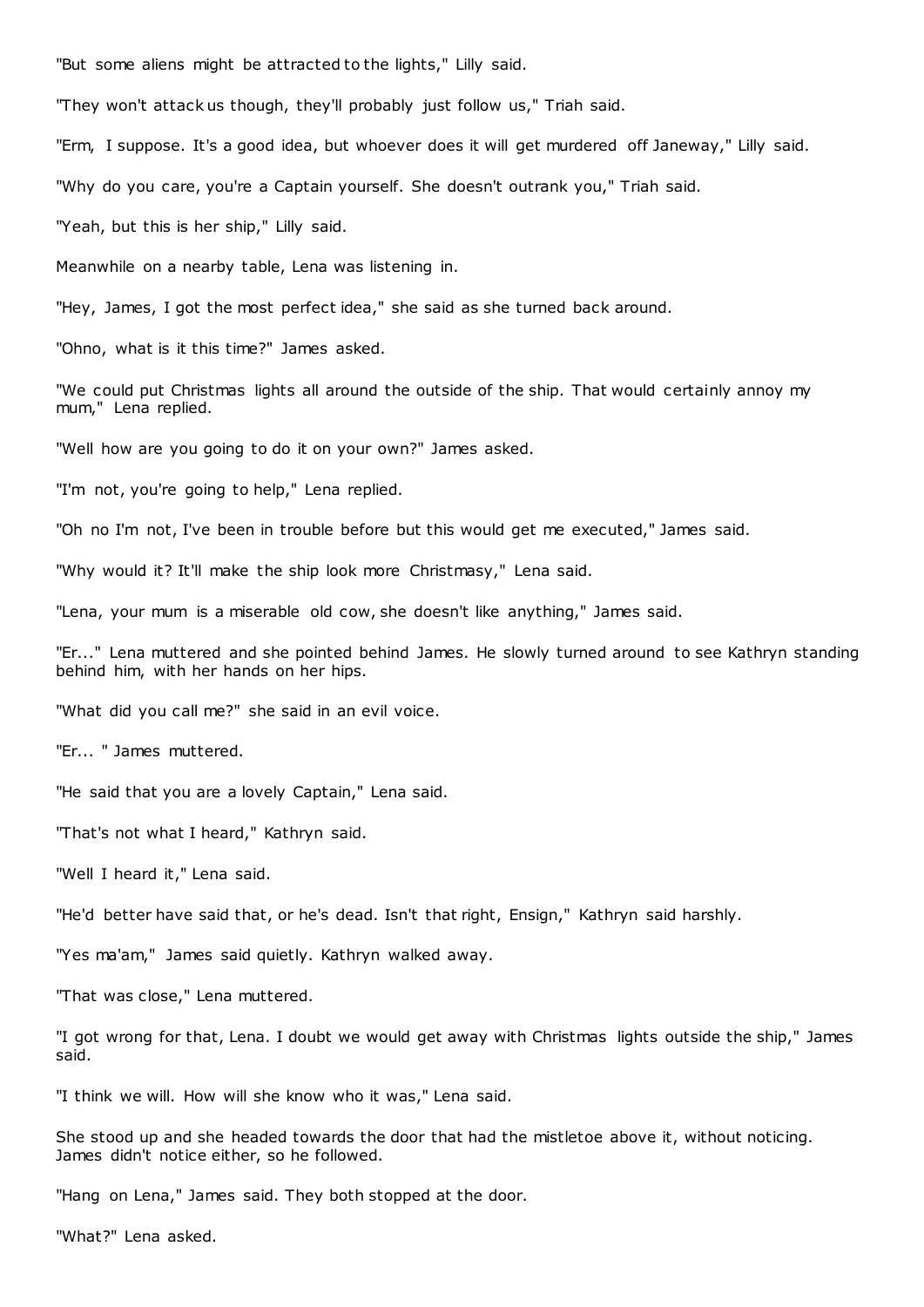"Have you done something to your hair?" James asked.

"It's not finished yet, but yes. I'm growing it long, I asked the Doc to inject me with something that'll make my hair grow a lot faster," Lena replied.

They both heard some people laughing at them. Lilly and Triah walked over to them.

"Oh so they think my hair is funny," Lena growled.

"No they're not, it's just you're standing underneath mistletoe," Lilly said.

Lena and James looked up. "No, the mistletoe can kiss my a\*s," Lena said.

"Lena and James are underneath the mistletoe, kissy wissy," Tom laughed as he walked in to the room, through the other door.

"F\*\*k off, Tom," James said. Tom pretended to be offended.

"I'm not going through this again, I'm getting away from this mistletoe," Lena said and she left the room.

"Again?" Kathryn growled, and she stared angrily at James.

"S\*\*t," James muttered, and he quickly left the room. Kathryn followed him as quickly as poss ible. Everyone just laughed.

James caught up with Lena, as Kathryn started to run to catch up with them.

"Red alert," James said quietly. Lena looked behind them as Kathryn caught up.

"What did you mean by again?" she asked angrily.

"It was Emma's fault," Lena replied.

"Will you just stop walking while I'm talking to you?" Kathryn said angrily. All three stopped by the turbolift. "What happened?"

"Remember that time when I was connected to Emma?" Lena said.

"Yes," Kathryn replied.

"Well she must've had this urge to kiss Harry, and it was transmitted to me," Lena said.

"I think I remember the Doctor mentioning something about that," Kathryn muttered.

"That's it really," Lena said.

"Is it? Why James? What happened exactly?" Kathryn asked.

"He was the only one with me at the time. And what do you mean by what happened?" Lena replied.

"The second question was directed at him," Kathryn said.

"I don't know what you mean," James said.

"You know what I mean. Did you even try to stop her, did you kiss her back?" Kathryn asked.

"I did stop her, and no I didn't kiss her back," James said.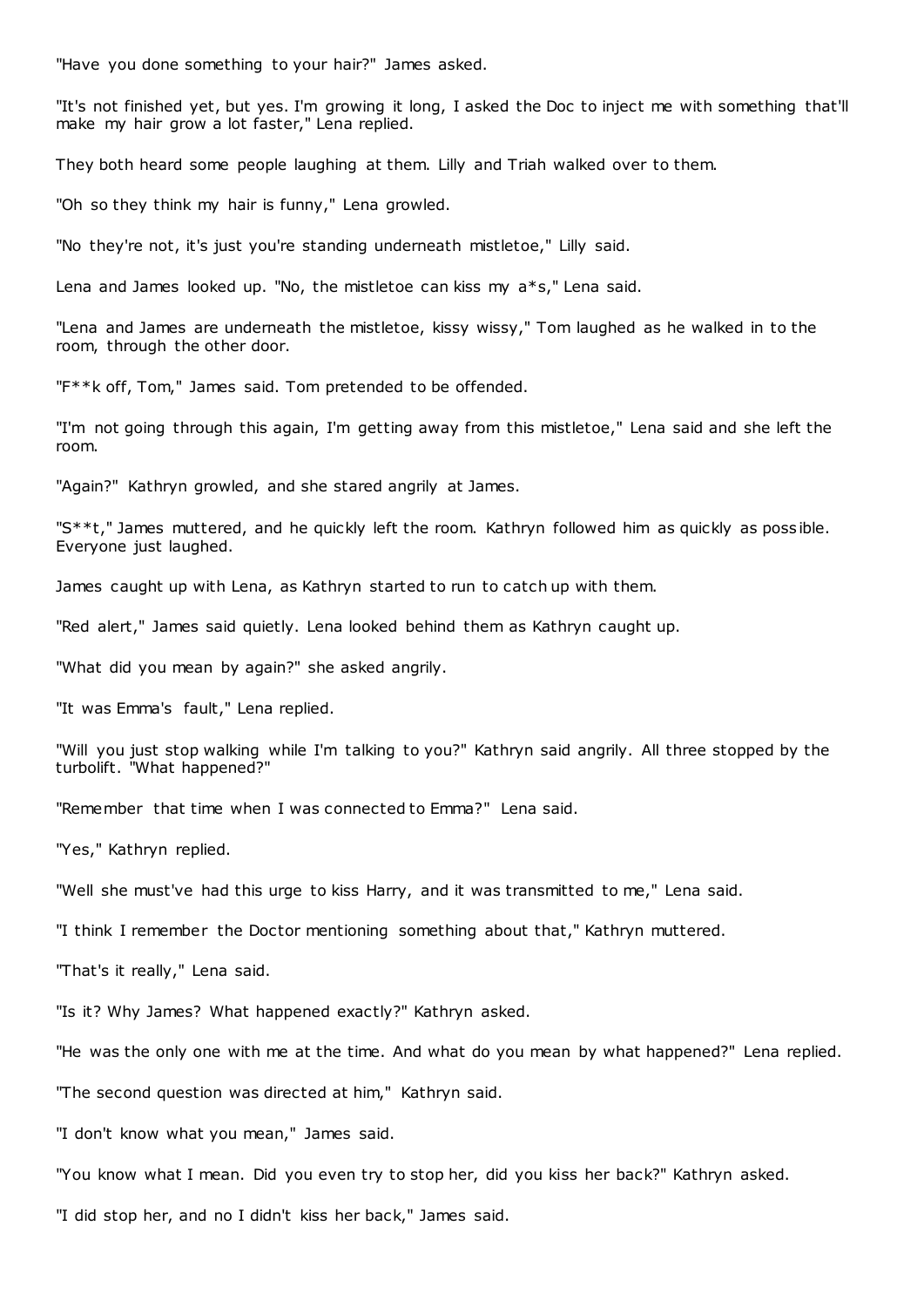"If you did stop her, why did she still manage to kiss you?" Kathryn asked.

"I was taken by surprise, wouldn't you be? I managed to stop her just after it happened," James replied.

"Ok, young lady. You're coming with me," Kathryn said.

"I told you, it was Emma's fault," Lena moaned.

"You're coming with me, you need punishing," Kathryn said.

"What I did was a punishment," Lena moaned.

Kathryn walked into the turbolift. Lena slowly followed.

"And Ensign, you're going on your shift during the party," Kathryn said.

"But why? I didn't do anything," James groaned.

"No one goes through that with my daughter unpunished," Kathryn replied.

"What about Virus, we're performing one of our songs from our single tonight," Lena asked.

"Tough," Kathryn said. The turbolift doors closed.

James headed back the way he came. Craig came around the corner and he nearly collided with him.

"Hiya," Craig said in a cheerful tone of voice.

"Hi," James said in the total opposite.

"What's up with you?" Craig asked.

"I'm being punished for that incident on Thairo. Lena said to Janeway that it was Emma's fault but, she's not buying it," James replied.

"Oh I think I know what you mean. Well it's about time," Craig sniggered.

"What do you mean? Going through that was the punishment, we didn't enjoy it. Janeway said that anyone who goes through that with her daughter has to be punished. So that means you're sc rewed," James said.

"She'll never know," Craig tried to sound confident, but nervous sweat poured from his forehead.

They headed back towards the Mess Hall. Nearly all of the decorations had been put up, Neelix had disappeared from the room.

Craig and James moved to one of the few empty tables, nearby the Christmas tree.

"Just sneak in an hour after the party has started. Janeway will be too drunk to realise," Craig said.

"Yeah, you're right," James said.

"Do you have any idea which song on the single we're performing?" Craig asked.

"No, I think only Lena knows," James replied.

"I think the songs are great. They're a good combination, so it doesn't matter which one we put on in the end," Craig said.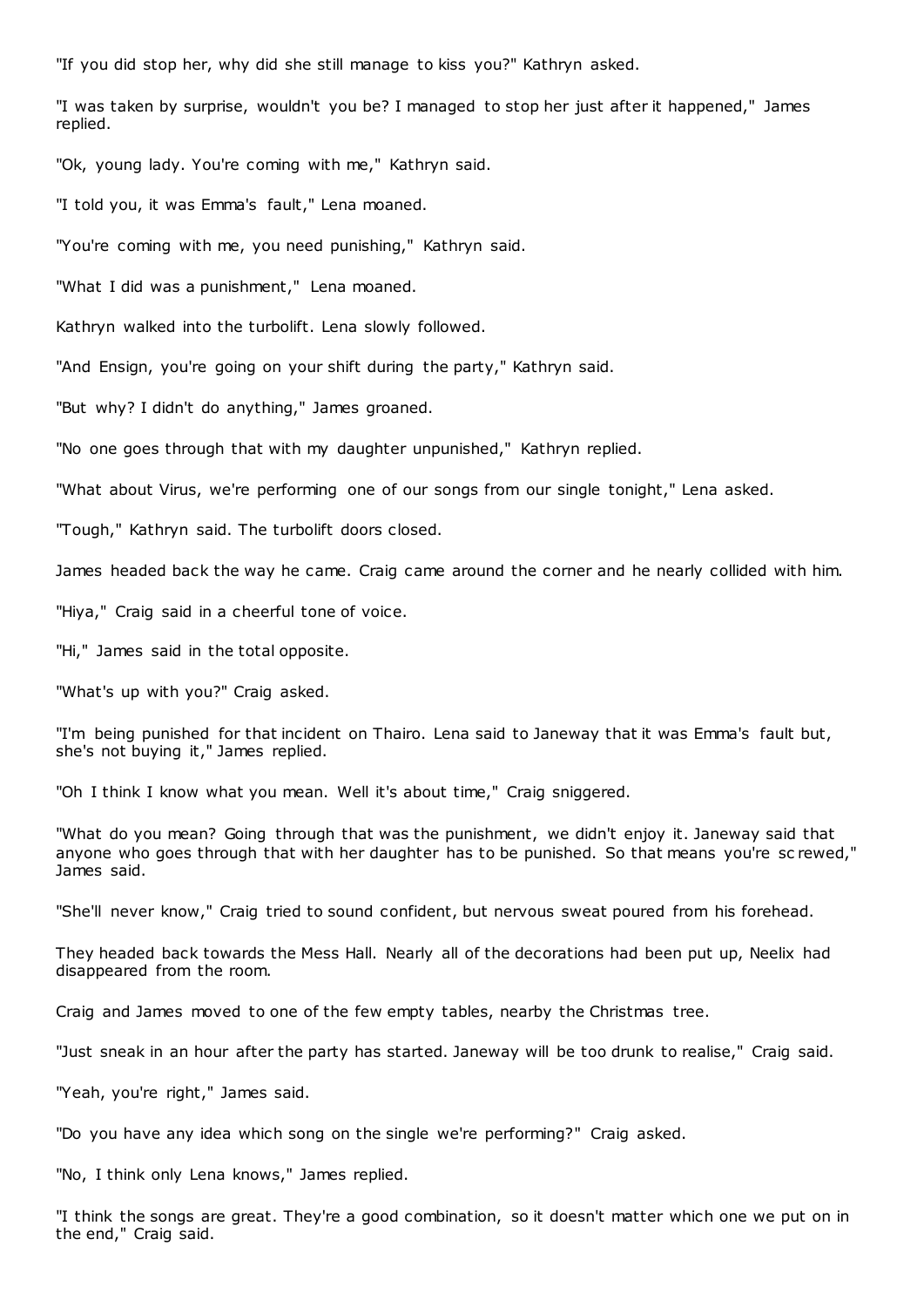"Well maybe we're going to do the one which we did the video for yesterday," James said.

"Yeah, today would be a good time," Craig said.

"I was thinking that too," James said.

The pair sat in silence for a few minutes.

"I've heard some rumours about you," Craig said suddenly.

"Here we go again, what is it this time?" James asked.

"Don't worry, only the Doc told me about it. He's supposed to be the only one who knows," Craig replied.

"What is it?" James asked.

"He said that you and Jess are engaged," Craig replied.

"Engaged? Where did he get that idea from?" James asked in disbelief.

"You both decided to keep Duncan's surname Stuart, instead of having Rex-Stuart. He thinks that you're doing it because you'll be getting married soon, so there's no point in having Rex-Stuart as Duncan's surname," Craig replied.

"He's got the wrong idea. Jessie wanted to have Duncan's surname just Stuart because she hates her surname," James said.

"Yeah, that's more believable. I couldn't imagine you trying to propose to Jessie," Craig said, and he started laughing.

James frowned, "what?"

"I've got the mental image in my head of you trying to get the words out," Craig laughed.

"How do you know what I'd be like," James said angrily.

Craig wouldn't stop laughing. "You'll probably just give her the ring, and say here you go."

"No, I'm not doing that," James said, instantly regretting it.

"Don't tell me you've been practising in the holodeck," Craig chuckled.

"No, idiot. I've been planning on asking Jessie since last week, after Duncan moved in," James replied.

Craig stopped laughing. "You can't be serious."

"What's it to you," James said.

"Don't be stupid. You won't be able to do it. You maybe planning it now, but you'll probably not do it for a while," Craig said.

"What do you mean?" James asked.

"When it comes to these kind of things, you're a mess, no offense," Craig said, and he burst out laughing again.

"Well you would know," James muttered.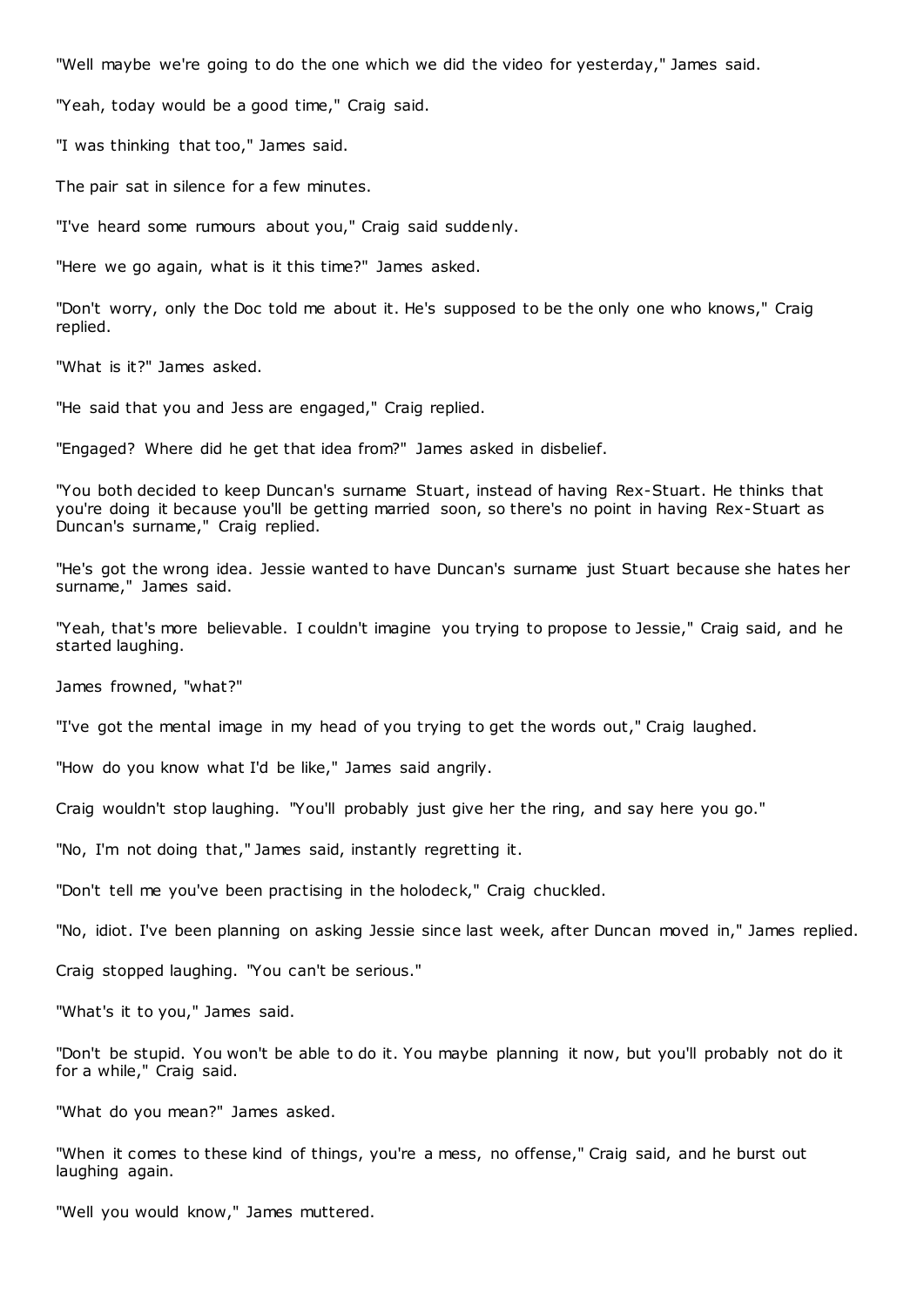Craig scowled, "whatever."

Nearly the entire crew had arrived in the Mess Hall. Some people were moving the large tables out of the room to make room for everyone.

All of the kids were brought in by the Doctor. They all ran away from him, and they started eating the food that was available. Duncan picked up a bottle of vodka somebody had left.

"Er... your kid's got vodka," Craig said as he pointed behind James.

"Not again," James said, and he quickly went over to Duncan. He took the bottle off him. "I told you, you can't pick up just anything and put it in your mouth."

"Why?" Duncan asked.

James winced, "you remember that time you tried to drink from that cup in the Conference Room."

Duncan stuck out his tongue and shuddered. "Yucky. Hurt my..." he pointed at his tongue. "Okay," he said while pouting.

Suddenly everyone burst out laughing. Duncan pointed behind James.

"Who's that old fat guy?" he asked.

James turned around, and he nearly burst out laughing too. "I think that's Santa," he replied.

"What kind of old f\*\*t called Santa?" Duncan asked.

"Where did you learn that word?" James asked.

"Mum," Duncan replied as if he was expecting to get told off.

"Just wondering," James said.

Craig walked over to the two. "I think it's Neelix in disguise," he said, and he started laughing again.

"No kidding," James muttered.

All the kids, except Duncan, had went over to Santa.

"Ho ho ho, merry Christmas," Neelix said in a deeper voice than usual.

"Don't you want to see Santa?" Craig asked.

"No, creepy b\*\*\*\*\*d," Duncan replied.

Craig looked over at James. "What have you been teaching this kid?" he asked.

James' eyes narrowed, "it's only been a week."

"Uhhuh," Craig said as he knelt down beside the child. "Don't you want a present?" he asked.

"He has presents?" Duncan squeaked. He rushed over to Santa.

"Ho ho ho, merry Christmas young man," Neelix said.

"I want a present!" Duncan said.

"Now that's not polite, young man," Neelix said.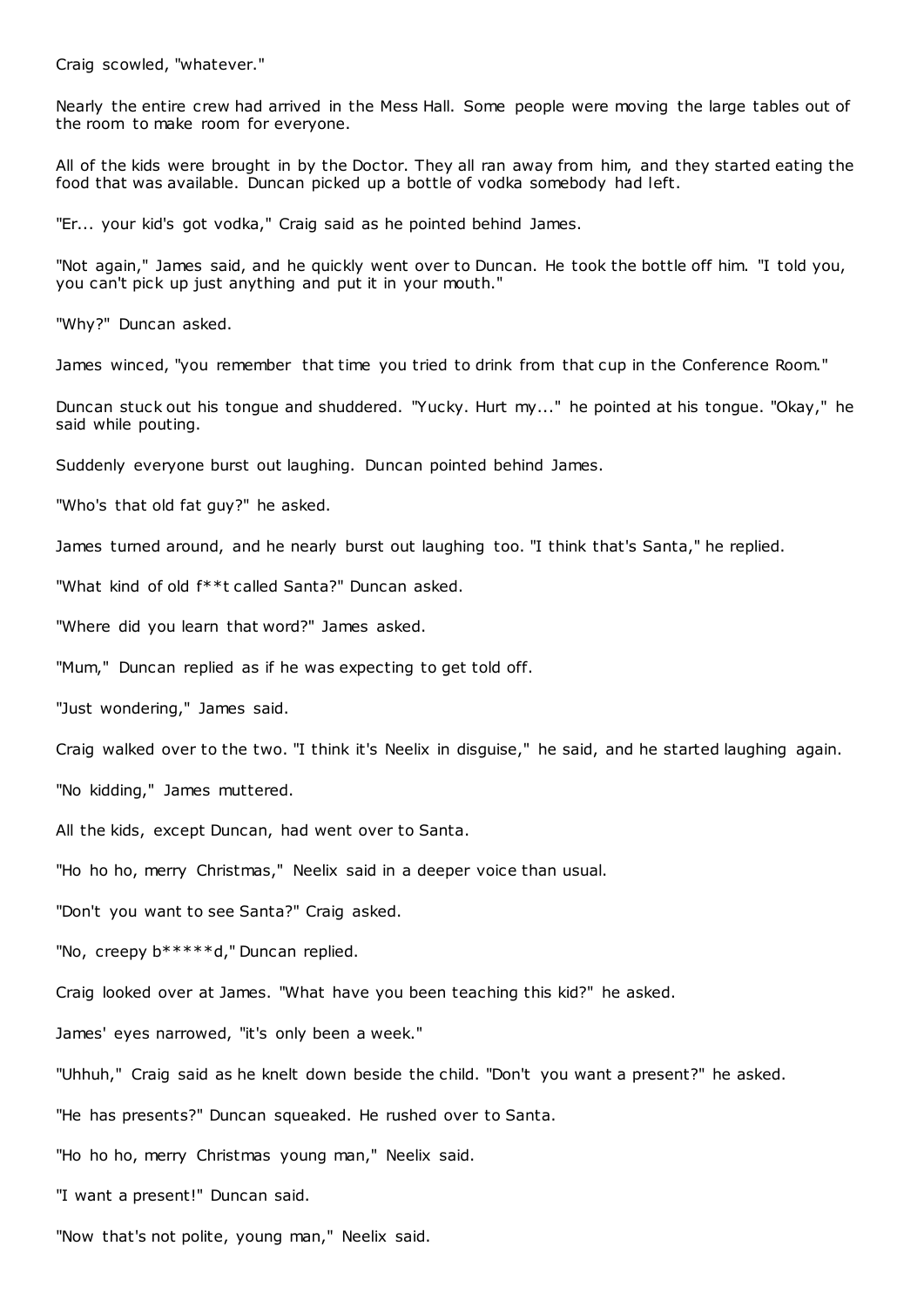"I want a present! Give me one now, you fat b\*\*\*\*\*d!" Duncan yelled.

Everyone who was watching them, immediately turned to James.

"What?" he said innocently.

Neelix knelt down so he was nearer Duncan's height.

"Swearing is wrong, young man. If you keep acting so bad, you won't get any presents this year," Neelix said.

"Bad Santa!" Duncan yelled as he stomped his feet.

Danny's daughter, Kirsty, started crying from all the noise.

"I want presents," Duncan said.

Tom walked over to Neelix. "I don't think the Santa thing is working this year. Try again next year," he said.

"I think I will," Neelix said quietly.

"Everybody, can I have your attention please?" Tom asked loudly. Duncan went over to him to poke him in the leg, it was enough to make Tom sway a bit to the side. "Do you mind?"

"Bad first dad, you horrible dad," Duncan said cutely.

"What? And your proper one's better, get real," Tom said.

James came over and he picked Duncan up. "I want presents," Duncan said.

"Sorry about that folks. You have to expect corrupted people to have corrupted kids. Anyway I have a fun competition for you all this year. Decorate your own quarters with Christmas decorations, and whoever has the best quarters, wins," Tom said.

"What do we win?" Lilly asked.

"Enough chocolate to last three months," Tom replied. Nearly everyone started talking amongst themselves.

Harry came up beside him. "The competition starts tomorrow at 0900 hours," he said.

Kathryn and Chakotay entered the room.

"Oh s\*\*t, I'd better get going to that damn duty shift," James said as he handed Duncan over to Craig.

"I'll contact you when Janeway's drunk enough to not care if you come back," Craig said.

"Ok, thanks," James said, and he rushed out the room passing Jessie. She headed straight over to Craig and Duncan.

"What's he in a hurry for?" she asked.

"Janeway's put him on security duty because she found about Lena accidentally kissed him," Craig replied.

"Eew, yukky," Duncan groaned.

"Oh ok, speaking of which where is Lena?" Jessie asked.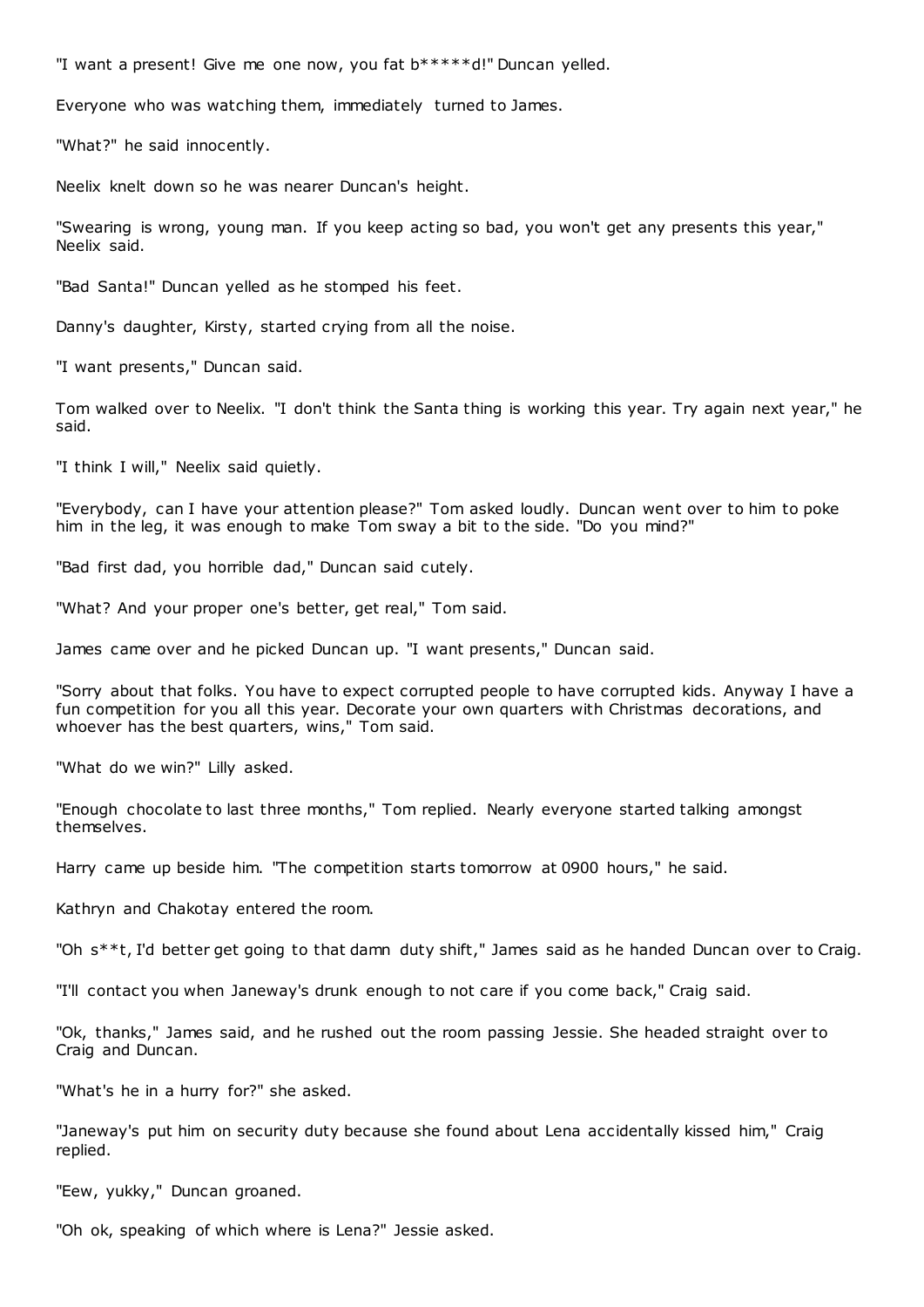"I haven't seen her for a while, I don't really know," Craig replied.

"Ok, people, lets start partying!" Tom yelled. Nearly everyone cheered loudly.

### **Half an hour later:**

Almost everyone was already drunk, passed out and or dancing to the music .

Tom stumbled over to Jessie and Duncan. Jessie had given Duncan a bottle of Cherry Coke and he was half way through it already.

"You're giving my son soda?" Tom gasped

Jessie rolled her eyes, "no, and you're not his dad, remember? James is."

"Yeah right, Duncan's cute. James isn't cute, I am," Tom slurred.

"I think you've got that the wrong way round. You're as cute as a toilet seat," Jessie said.

"That's no way to talk to your son's father," Tom sounded outraged.

"I'm not talking to my son's father," Jessie said.

"Stop trying to fool me," Tom said.

"Oh go away," Jessie said.

Tom started searching his pockets. He took out a few things until he found what he wanted. "I was wondering where that was." He popped it into his mouth and continued looting his pockets.

"Yeah, for the millionth time I'm sorry," Jessie whispered to Duncan while she put him down. He toddled off to play with his friend.

Tom grasped her shoulder, she rolled him off immediately, only to instead get a breadstick shoved in her face. "Nice try," he tried to sound tough.

"Tom, what are you doing?" Harry laughed.

"She thinks that I'm not Duncan's dad. She says Duncan's James' son. She slept with him, the dirty cow," Tom replied.

Harry gasped, "again? That girl has no standards."

Jessie narrowed her eyes at him, then up at the drunk holding her hostage with bread. "Oh for god's sake, you don't honestly believe that Duncan's Tom and my son?"

"Not now, you slept with my best friend!" Tom cried.

"Oh, now I've slept with Harry too. What's next, Chakotay?" Jessie moaned.

"You better not have. Besides, Harry's not my best friend. I meant James," Tom said.

"Ok, how much alcohol have you had?" Jessie asked.

"You're not lying are you, you slept with James!" Tom yelled so everyone could hear.

Everyone turned to look their way. "Oh please, this is getting ridiculous," Jessie muttered.

Kathryn looked over to see what was happening. She clumsily tapped her commbadge. "Kathy to Security Team, report to the Mess Hall. We have a hostage situation on our hands."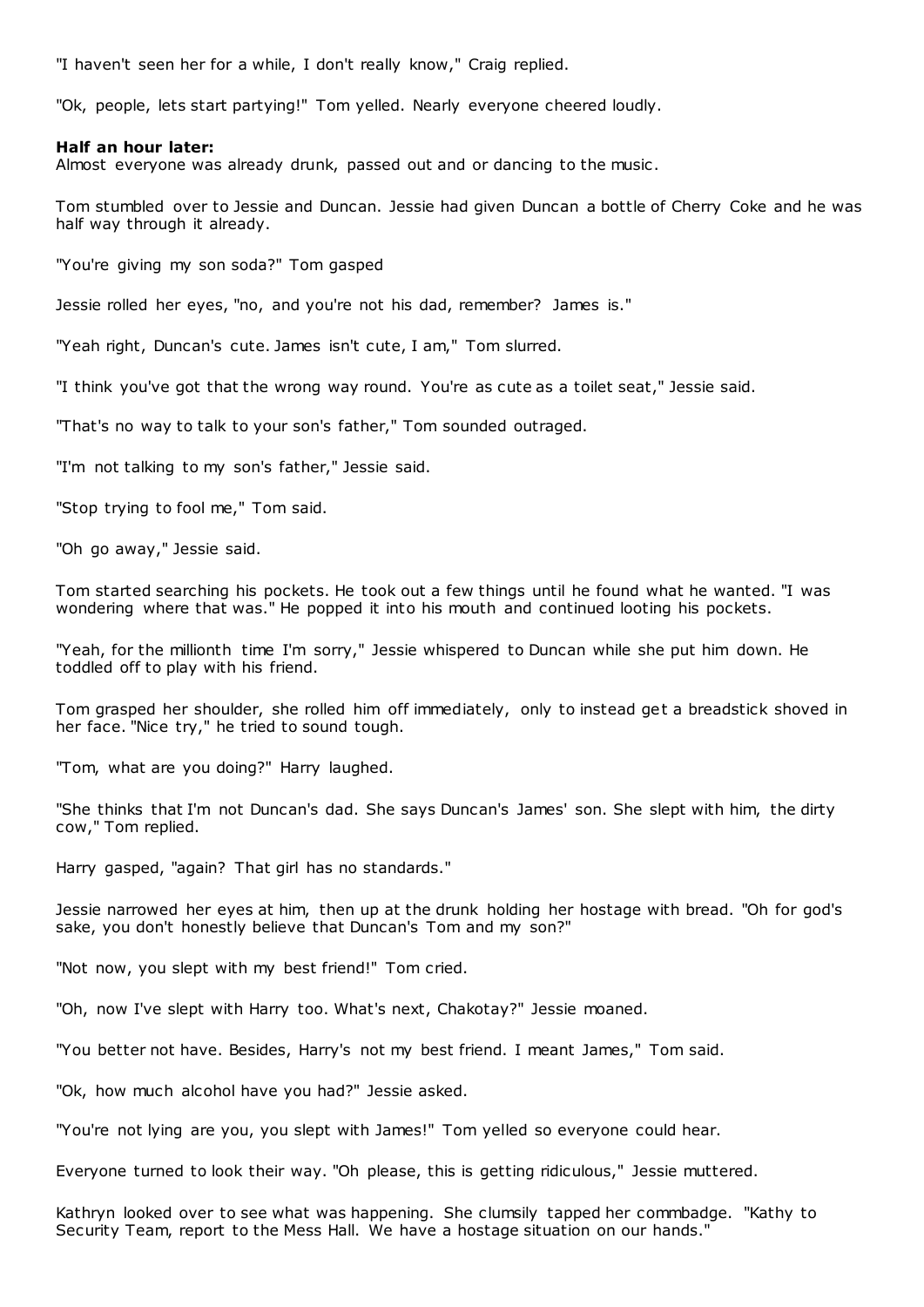In: "Who is it?"

"Tom, he thinks that Jessie slept with you, so..." Kathryn said.

In: "Er, what's that got to do with him?"

"What it's true? Fancy sleeping with your best friend's girlfriend," Kathryn said in a shocked voice.

In: "Er, Jessie is my best friend."

"Any excuse, just get your team here now," Kathryn said.

#### **Ten minutes later:**

James, Thompson and Foster hurried in. Lena and Craig came up to them.

"This is really disturbing," Craig said.

"Can someone explain to me what's going on?" James asked.

Lena laughed painfully, "I wouldn't take it too seriously. Jessie isn't." She pointed toward Jessie and Tom as he bit off some of the breadstick, then pointed that end at her unimpressed face.

"Erm, ok," James muttered.

"I think you'd better do something anyway, just in case. I can't get through the crowd without throwing people around. Maybe if you go in through the other door, you might be able to stop him," Lena said.

Thompson squinted his eyes, "what kind of weapon is that, it looks nasty."

"It is, and it's not," Craig said.

"Woah, so it's like Schroedingers Knife, neat," Thompson chuckled. He walked off to join the party.

"Er, wasn't he a member of your team?" Lena asked.

"So? I can handle Tom on my own," James said.

Foster looked confused at them both. "I thought we weren't taking this seriously, or are we worried he'll get crumbs all over Jessie's outfit?"

James looked at him with a straight face, Lena giggled to herself though. "You're still here?"

"Not at all," Foster stuttered before running out of the room completely.

"Admit it you witch!" Tom screeched, almost jabbing Jessie in the eye. She smacked it out of his hands. "Oh yeah, well two can play at that game."

"What game?" Jessie groaned.

Tom gestured a nod over her shoulder, "now Harry buddy!" Harry looked over the rim of the glass he was drinking from, confused and startled. He shrugged and chucked the remaining contents over Jessie.

She turned toward him to give him a clobber or two, Tom took that opportunity to toss something else from his pocket at her. Unfortunately it was glittery and the booze was sticky.

"Nice shot!" Harry whooped. The two high fived.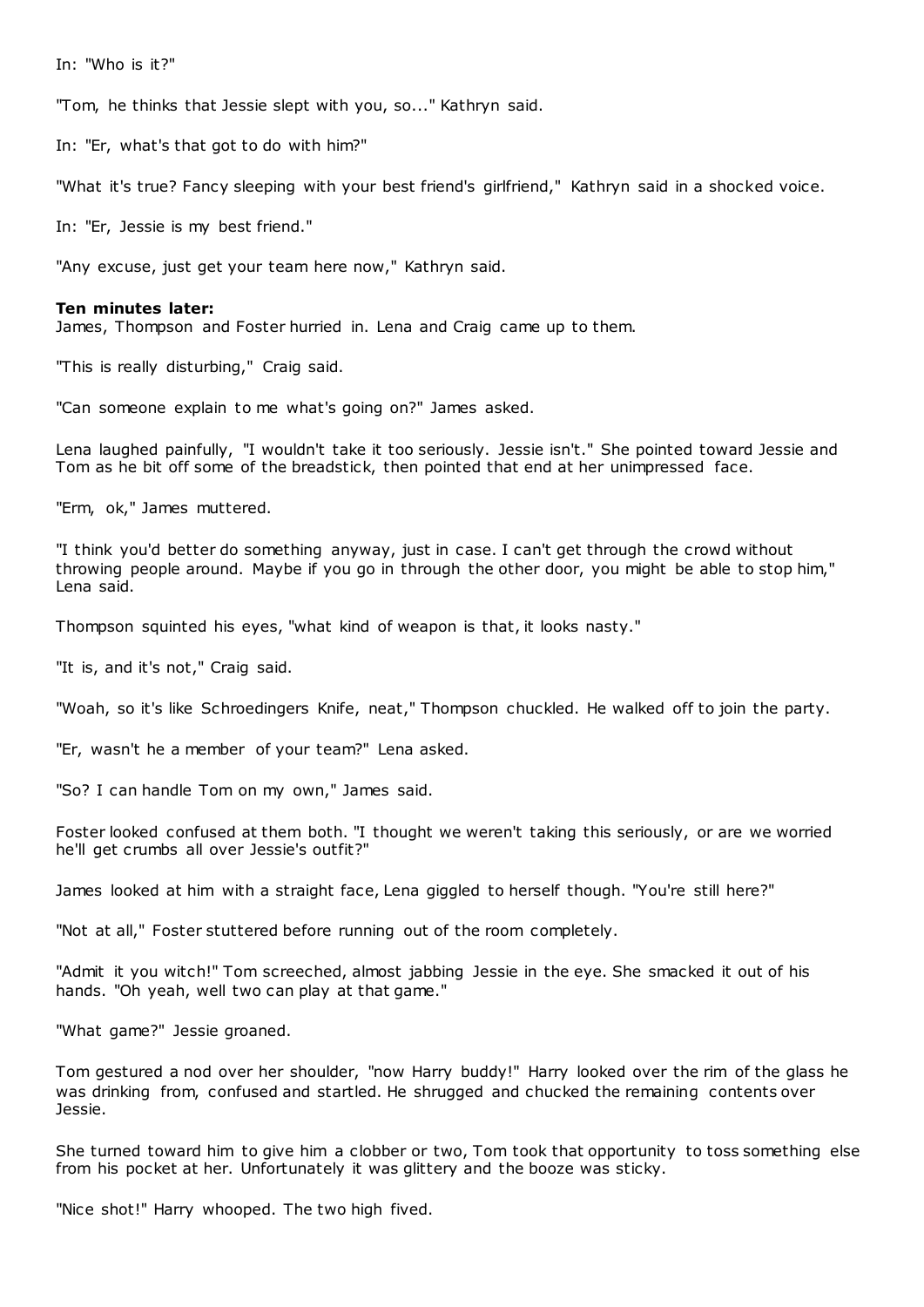Lena and James glanced at one another. "Yeah, I'll go around the other way. You..." he said.

"You don't have to tell me once," Lena whispered.

#### **Five minutes later:**

Tuvok and James came in the Mess Hall through the door closer to Tom and Jessie.

"Alcohol and humans don't mix," Tuvok said as they walked in.

Tom heard and he turned around. "There you are. How could you do this to your best friend."

"What did I do to Harry?" James asked.

"Sleep with my girlfriend," Tom replied.

"Excuse me while I throw up," Jessie muttered.

"What makes you think I'm your best friend?" James sniggered.

"I don't think that, not now," Tom hissed.

"You distract him, I'll move around to his back to restrain him. If he moves, shoot him," Tuvok said quietly.

"Gladly," James said.

"Don't kill him, just stun him," Tuvok said.

"You're no fun," James said.

Tuvok raised his eyebrow, and he started to make his way around Tom without him noticing.

"You know, you still owe me babysitting cash," Tom sneered at Jessie. She only glared back. "Fine, I'll take this." He reached out toward a strand of her hair. Before he could James shot him, and he fell onto the floor.

"Er... were you supposed to do that?" Jessie smirked.

"Tuvok said if he moves shoot him," James replied.

Tuvok came back over, raising his eyebrow. "Perhaps I should've been more specific . "

"What, pulling Jessie's hair wasn't incentive enough?" Lena sounded surprised.

The eyebrow shot higher up, "of course not."

"I think you should apologise to Tom," Harry slurred.

"Er... sorry," James said sarcastically to Tom's unconscious form.

"You didn't mean that," Harry said and he walked off.

"Er, he looks dead," Jessie said.

"Good, we'd better get this mess cleaned up and we can perform our song," Lena said.

"Right, I'll call the Doc," Craig said. He tapped his commbadge. "Anderson to Jones, we need you back here in the Mess Hall," he said.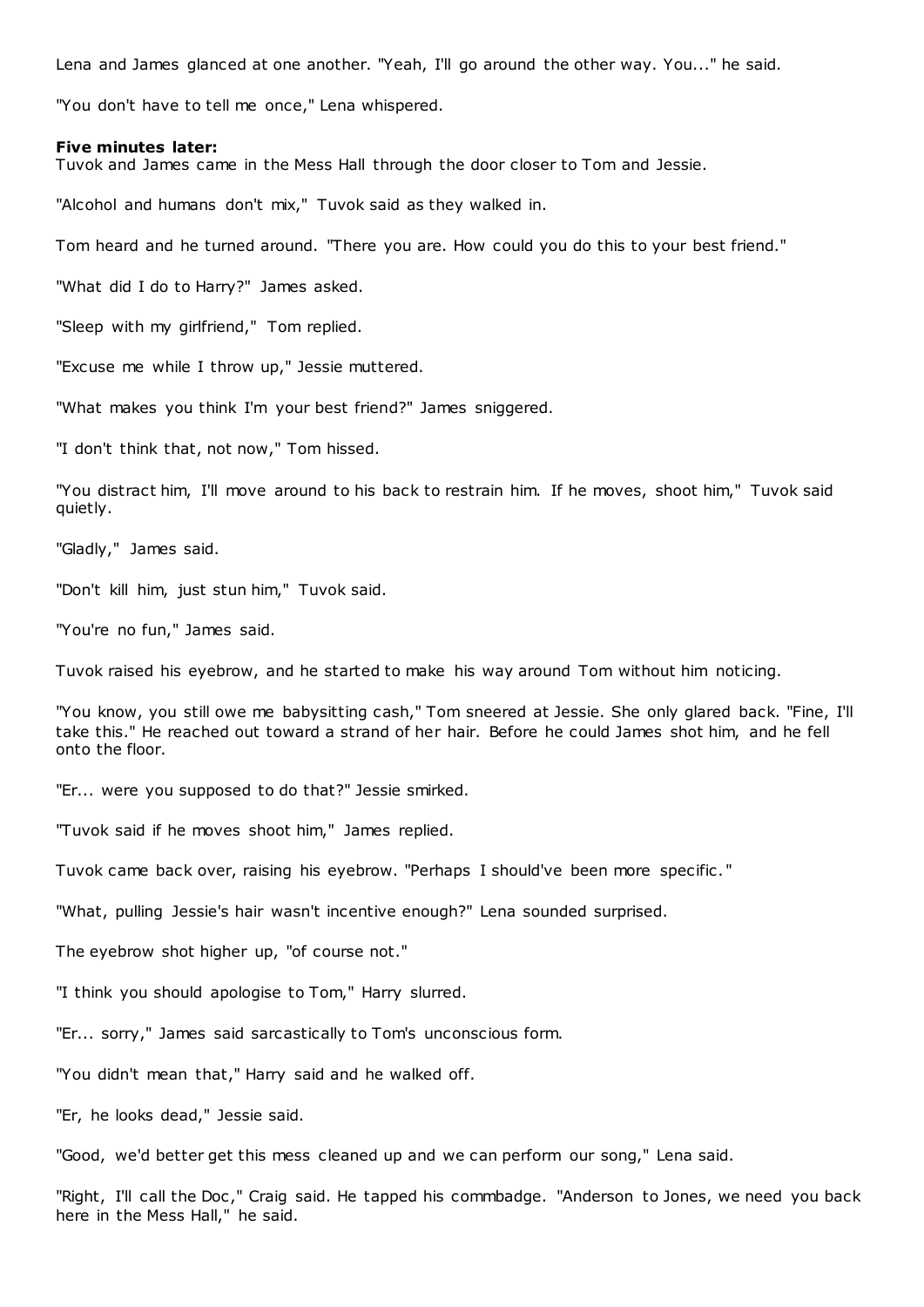In: "It's only been ten minutes, you can't all be that drunk yet."

"Oh but Tom is," Craig laughed.

The Doctor groaned over the comm.

Not long after the Doctor arrived to try and drag Tom to Sickbay, Lena's band had taken up the little stage that had been set up in the corner. Almost everyone who was conscious were surrounding the stage.

"Ok, this single is dedicated to our favourite Doctor, Doctor Jones," Lena announced with a playful smile.

Danny looked up from her table with wide eyes and an intruiged, gushy look on her face. She was instantly disappointed when she looked at James and the music started. Ian looked at her suspiciously.

"Now I know why Lena suggested Jones for my surname," the Doctor muttered to himself.

The song ended three minutes or so later. Everyone cheered, and started clapping. Well almost everyone.

"False advertising! Where's the whip?" Danny stood up and cried. Ian blushed. He stood up as well to bring her back down to her seat. "I was promised hot archealogists," she burst into tears on his shoulder.

Lena glanced at her bandmates, more confused than ever. Jessie struggled not to laugh, while James looked just as puzzled as Lena did. Craig merely folded his arms and shook his head.

"Remember, our single Doctor Jones, along with another song, will be released tomorrow!" Lena yelled.

### **The Holodeck:**

Doctor Jones walked in through the main doors. The Mental Institution program was open.

"Why doesn't anybody treat me with respect anymore?" he muttered to himself.

He walked into one of the small rooms. Annika was there, sitting in the corner.

"Doctor? What are you doing here?" she asked nervously.

"I wanted to talk to somebody who treats me with respect," Doctor Jones replied.

"Oh," Annika said.

"I finally decided on a name, it's now Doctor Ryan Jones. Of course that was suggested to me just for a joke cos there's a doctor character called Jones," Doctor Jones said.

"Ok, Ryan. That is a nice name," Annika said.

"Thanks, at least somebody appreciates it," Doctor Jones said.

Annika smiled at him. "Who wouldn't?"

"Lena for one. Though I assume she was only thinking about the stupid song, not the films," Doctor Jones sighed.

"Don't let that little witch get you down, Ryan," Annika said.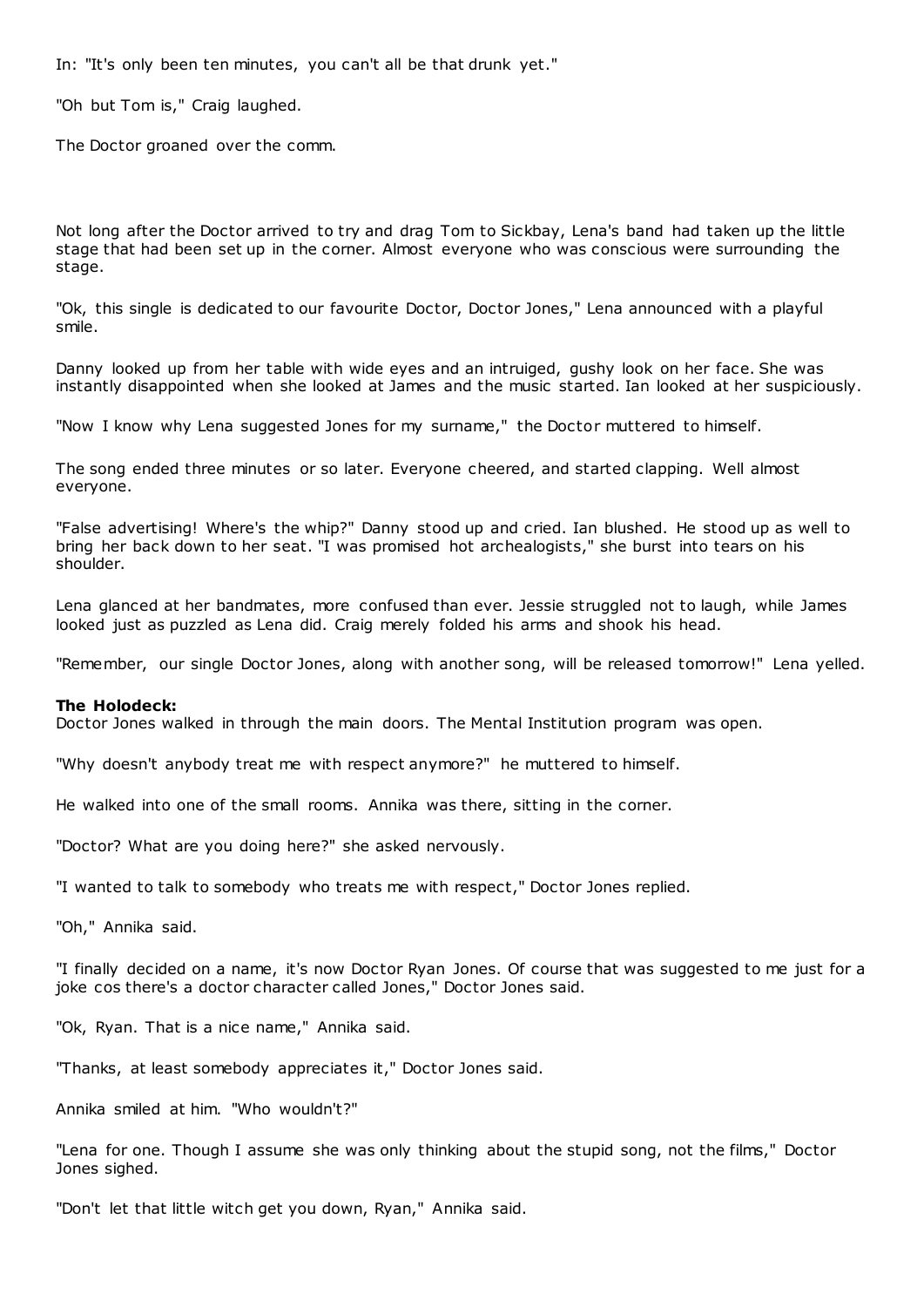"Thanks, Annika, that means a lot to me," Doctor Jones said.

### **The next day, the Bridge:**

Nearly everybody woke up with a hangover, so they were all on their duty shifts holding their heads.

"Ooh, it's only six days till Christmas," Lena said loudly. Everyone moaned.

"Ow, don't yell," Jessie muttered.

"Oh yeah, sorry," Lena said.

James and Craig come on the Bridge with a scared look on their faces. They rushed over to Jessie and Lena.

"Do any of you know who tampered with the Doctor's program?" James asked.

"No, why?" Lena replied.

"He's acting really weird," Craig said.

"He can't be that scary," Jessie said.

"No, we're just scared because we saw Annika in Sickbay," Craig said.

"What's she doing in there?" Lena asked.

"It looks like Doctor Jones was showing off to her," James replied.

"Ohno, don't tell me that he's still in love with Annika," Lena muttered.

"I feel sick again," Jessie mumbled.

Lena pulled a face. "Did you have to, Jess? What's wrong with you?" Jessie whined and shook her pale face. "What happened at the party last night?"

"That's what I'd like to know. I can't remember much after the song," James said.

Kathryn came onto the Bridge. "Conference Meeting day, remember. Our meeting will be at a later time of 1300 hours," she said.

"But that's dinner time," Tom moaned.

"Deal with it," Kathryn said and she went into her Ready Room.

### **Sickbay:**

B'Elanna came into the room. She sneezed twice. Doctor Jones came over to her.

"Hello there, B'Elanna, how may I help you today?" he asked in a dodgy Canadian accent.

"Er... Doc, what have you done to your program?" B'Elanna asked, and she sneezed.

"I've reprogrammed it, Miss Torres. Please lie on the Biobed, and I'll treat that nasty cold of yours," Doctor Jones said. He picked up a bottle of strange tablets.

"Doc, what happened to the normal hypospray?" B'Elanna asked.

"Tablets contain more vitamins than a silly hypospray. Now you must take two every three hours. But be warned, 70% of the time they do cause diarrhea, and sometimes headaches," Doctor Jones replied.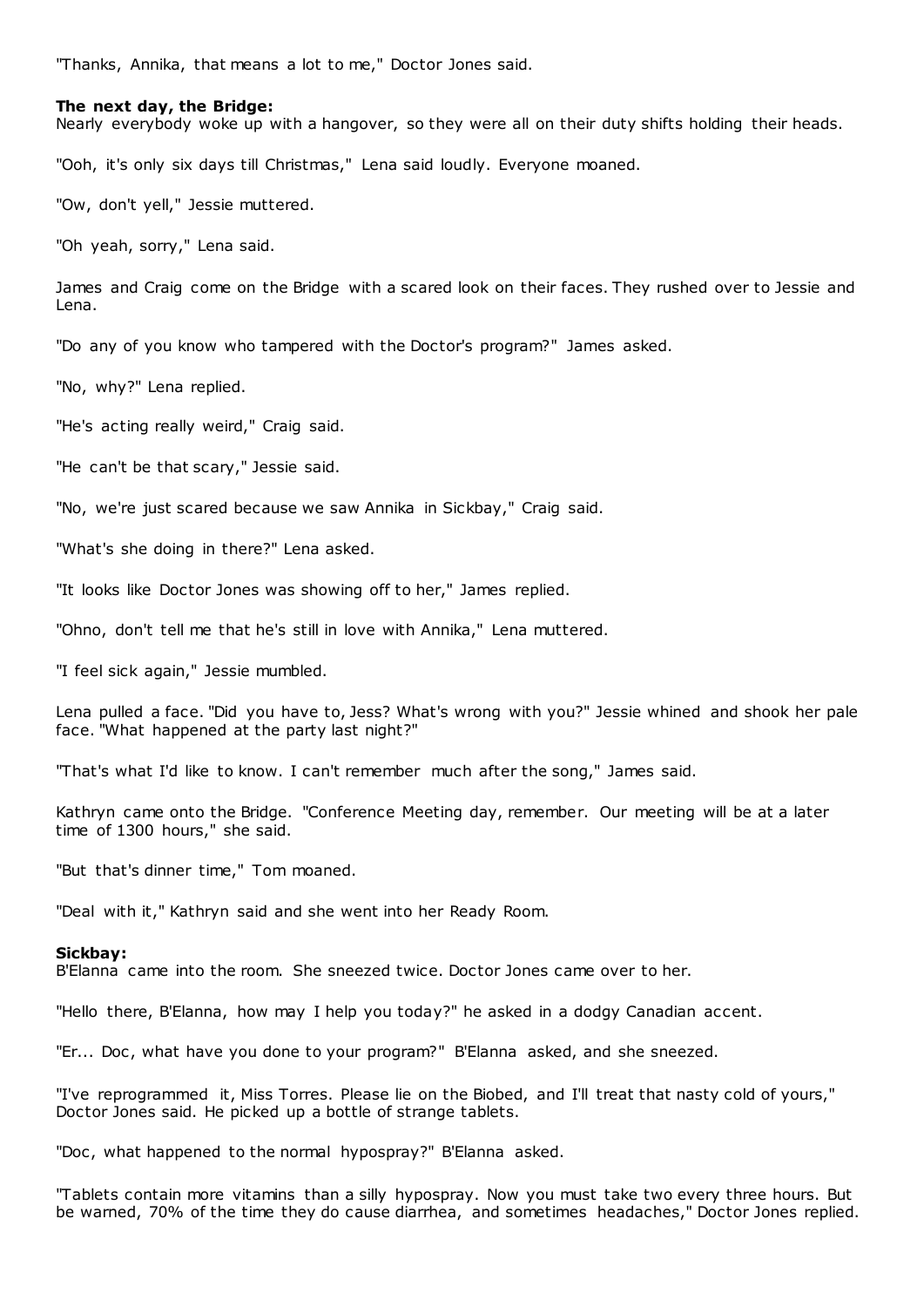"It's ok, Doc , my cold's getting better already," B'Elanna muttered, and she rushed out.

"As you wish," Doctor Jones muttered. Annika came over to him.

"You're such a good Doctor, Doctor Jones," she said.

"Yes I am," Doctor Jones said.

#### **1300 hours, the Conference Room:**

Everyone waited until Kathryn stopped with her sneezing fit. Tom was counting with his fingers.

"Hey if she reaches thirty, she'll beat Voyager's record," Tom whispered to Harry.

After two more sneezes she stopped.

"Thirty one, a new record," Tom said quietly.

"In a matter of hours, the illness known as the cold has been spreading around the ship.. " Kathryn said, and she sneezed again. "I'd like to know how somebody managed to catch it, and managed to spread it around the ship in a matter of hours," Kathryn said, and she sniffed.

"I have no idea Captain, I've called Doctor Jones up here but for some reason his mobile emitter has disappeared," Tuvok said. Three people sneezed in unison.

"Speaking of Doctor Jones, what's wrong with him?" B'Elanna asked, and she sneezed four times.

Lena sang to herself, until she started sneezing as well.

"Lena.." Kathryn said and she sneezed. "Stop that," she finished.

"Sorry," Lena muttered. Four people sneezed.

Tom sneezed on Harry's hand by accident.

"Eew, do you mind?" Harry whined.

"Sorry, here's a hanky," Tom said. He pulled a used hanky out his pocket and he handed it to Harry.

"Er, it's ok," Harry muttered.

"According to the sensors, more than 60% of the crew have the cold," Tuvok said.

"Wow, how did you get the sensors to work that out?" James asked.

"It's easy. When someone sneezes the wind factor goes up," Tuvok replied.

Lena giggled. "Wind," she said.

"Not that kind of wind," Tuvok said.

"Well, to finish this meeting off, I want everyone of you to report to Sickbay to get yourselves treated," Kathryn said.

"But I'm not ill," Triah said.

"Neither am I," James said. A few others agreed.

"You will be after sharing a room with us," Kathryn said, and she had another sneezing fit.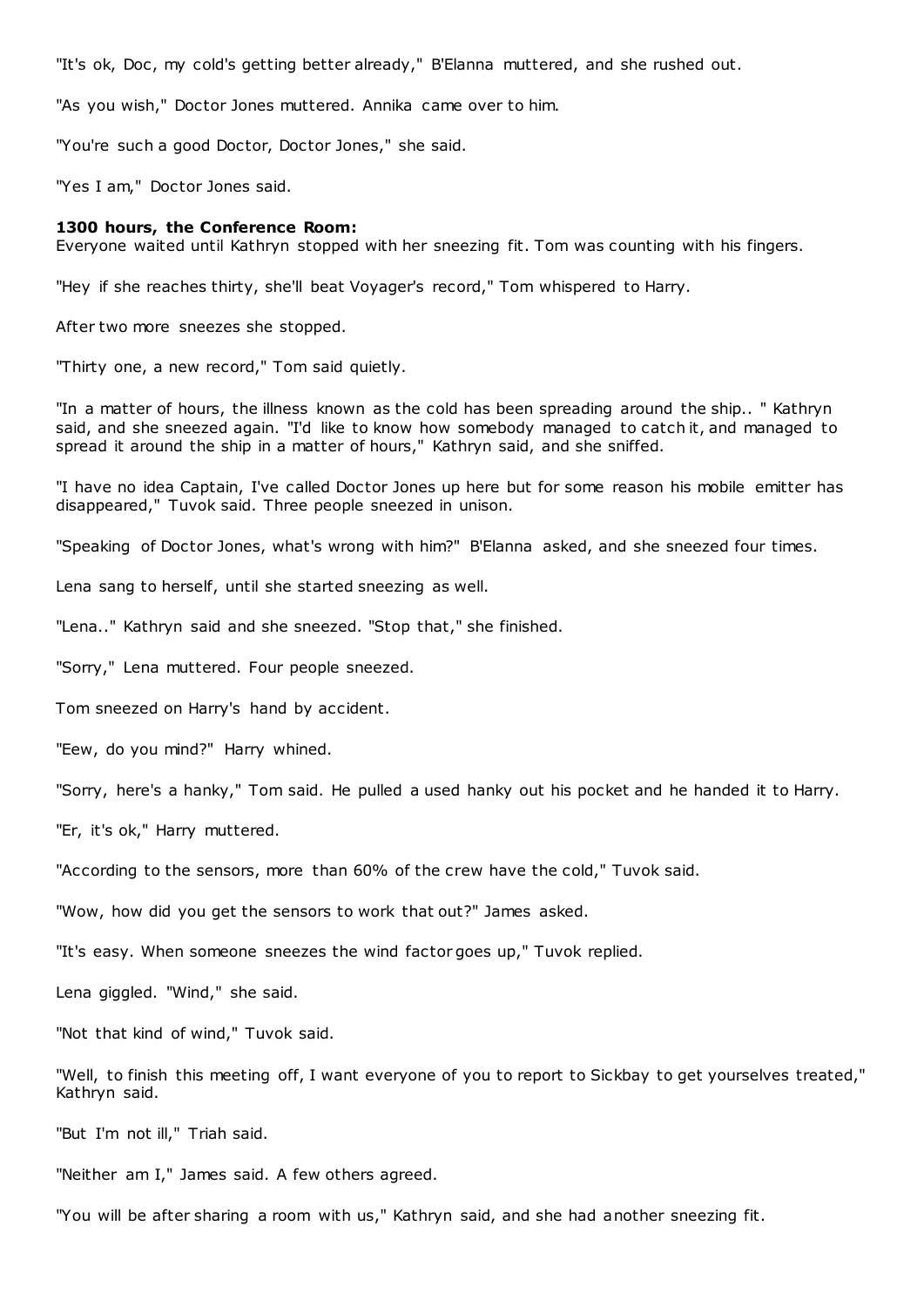"But Doctor Jones is acting really scary. You should see his treatment," B'Elanna said.

"Those tablets. I'd rather have the cold than diarrhea," Lena said.

"We're going to have to put his program back to normal. Everyone's going to be too scared to go to Sickbay if he keeps this up," Chakotay said.

"Agreed," Kathryn said.

#### **Sickbay:**

"Why do we have to be the distracting squad?" Tom asked.

"I dunno," Harry replied. Tom, Harry, and Craig went up to Doctor Jones. They started talking to him.

The doors opened, and B'Elanna, Jessie and James snuck in. They started working at the station.

"Can we please?" Jessie asked quietly.

"No, Janeway said back to normal," B'Elanna replied.

"Fine," Jessie muttered.

B'Elanna sneezed twice.

"Was that you Tom?" Doctor Jones asked.

"Er, yes," Tom replied. He pretended to sneeze.

B'Elanna, James and Jessie sighed in relief, and they continued working.

Doctor Jones suddenly flickered heavily. He looked around, really confused.

"What happened?" he asked in his normal accent.

Annika rushed out of the office. "Hey, who put him back to normal?" she asked angrily.

"So it was you who reprogrammed him," Tom said.

"No, I don't think so. I would of done a better job," Annika said.

B'Elanna continued working. The station bleeped.

"Then how come the computer says it was you that tapped into his program two hours before I came in here originally?" B'Elanna asked. She sneezed a couple of times.

"Annika? I thought you respected me as an individual," Doctor Jones said.

"I do, but I noticed a few people caught the cold, so I thought I could get my own back this way," Annika said.

"I'm sorry, Annika, you're going back to the Mental Institution. You're still not ready yet," Doctor Jones said.

"Yes I am, I didn't want to kill anyone," Annika said.

"But you still wanted revenge on the crew. I'm sorry, you're going back," Doctor Jones said. He nodded his head at B'Elanna. She keyed in some commands, and Annika beamed away.

"I thought she respected me," Doctor Jones muttered.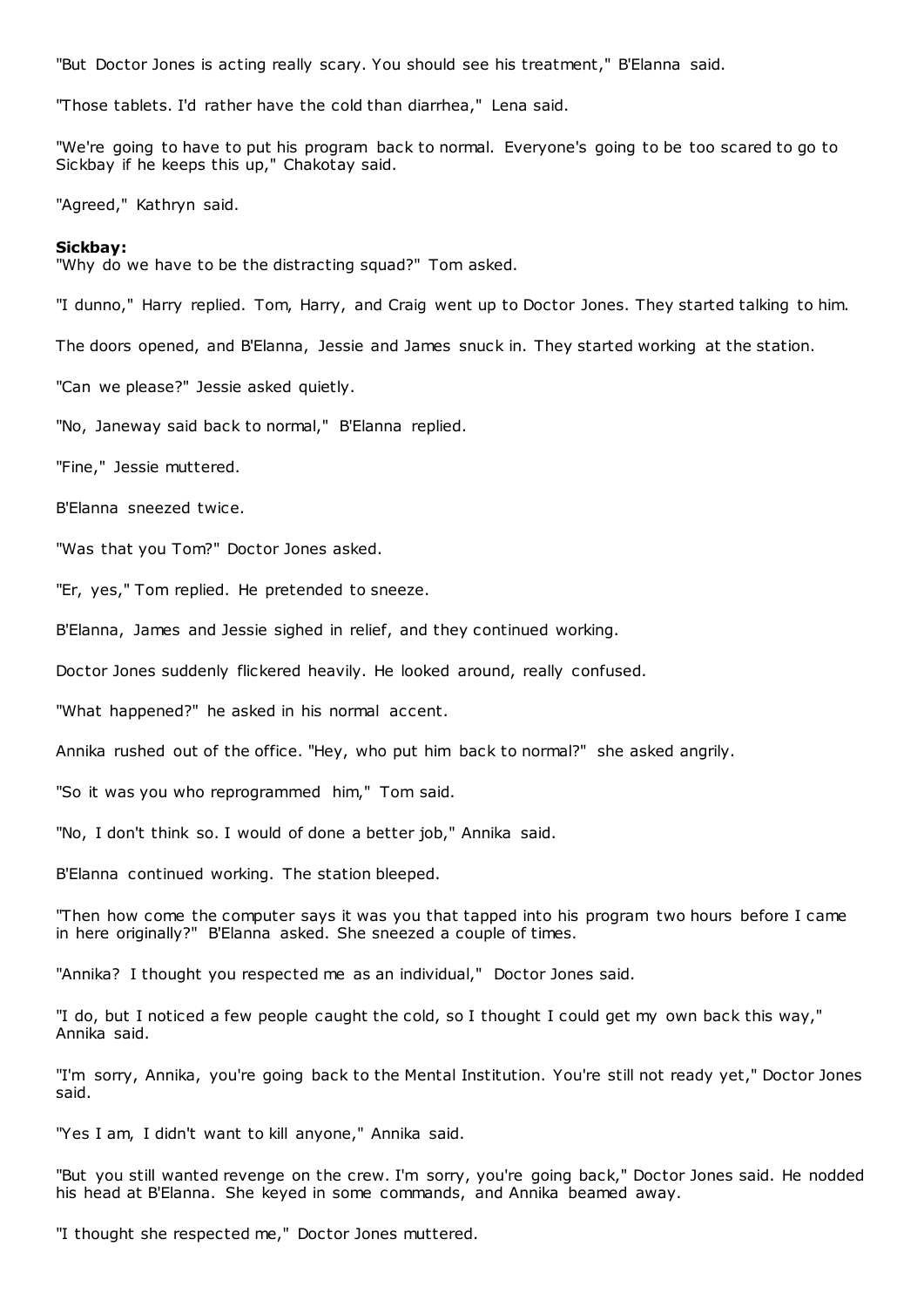Tom put his hand on Doctor Jones's shoulder. "Don't worry Doc , she probably does in her own way. Like you said, she still isn't cured," Tom said.

"I suppose you're right," Doctor Jones muttered.

"I think you should get started with treating the crew," B'Elanna said. She sneezed again.

"I still don't understand why people didn't want to take the tablets," Doctor Jones muttered. Everyone looked at each other nervously.

## **Holodeck 2, the following night:**

The entire crew were in a large stadium. The room was dark, the only bit of light were the discolights flashing on the stage.

"And now it's the moment you've all been waiting for. It's Virus, with their second song on their second single!" the announcer yelled.

Virus ran onto the stage, as fireworks were set off at the sides. "Hi guys! This song is also dedicated to Doctor Jones! Lets see those arms!" Lena yelled as she started to sway one arm over her head. She now had her hair down to her back, which was dyed bright green. She had put green glitter in her hair too.

Quiet music music started.

"You know an apple a day. Won't keep the doctor away," Lena sang.

The band started dancing as the main music started.

"You know an apple a day," Lena sang. The others repeated after her. "Won't keep the doctor away," Lena sang, the others again repeated.

The music stopped after three or so minutes, and everyone cheered.

"Thanks everybody!" Lena yelled.

## **The Bridge, five minutes later:**

"That's strange, why didn't anything bad happen?" Kathryn asked.

"A lot of bad things happened," Chakotay replied.

"But nothing like the previous episodes," Kathryn said.

The turbolift opened. Lilly stepped out first, followed by Emma dragging Tani in by the arm. "Hend Tanison? No dice Janeway," Lilly grunted before going back into the lift.

Kathryn and Chakotay stared blankly at the other, then almost in synch at the sheepish Tani.

"You know, we still could be friends. I have weapons and I like pecans too," she whined.

Emma at first went oooh with her eyes wide, then grimaced immediately after. "Eew, you like rabbit food?" She turned on her heel and stomped off without her.

Tani looked at the command duo with a helpless expression. "I'm so sure she said she loved pecans."

"Tani," Kathryn warned her.

Tani shrugged and left via a different turbolift, mumbling something about picking being hard. No one was any of the wiser.